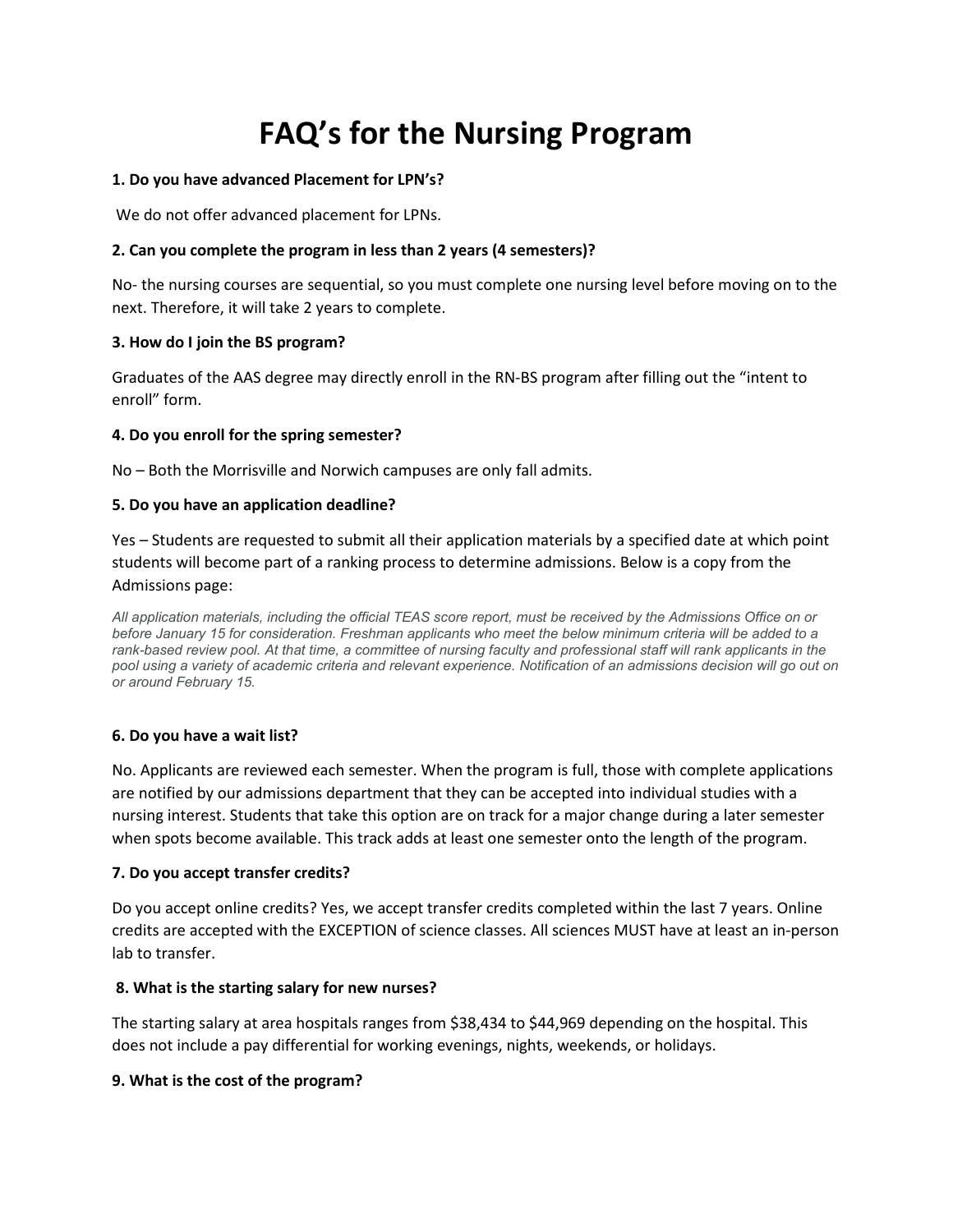Please refer to the college costs webpage for tuition costs. There will be fees added for uniforms, books, clinical agency parking, etc. Once the student has completed the program there will be additional fees for licensure and NCLEX exams.

## **10. What pre-admission exams do I have to take and where do I take them?**

The TEAS exam is required for all incoming nursing students. Information and registration for the TEAS test is available at www.atitesting.com. The exam is offered at the Morrisville and Norwich campuses along with other locations throughout the state.

## **11. What if I don't score high enough on the TEAS?**

If the required score is not achieved on the first attempt, it is recommended that students wait a minimum of 6 weeks before repeating the exam. Students are allowed two attempts.

## **12. What Placement exams do I have to take and where do I take them?**

A math placement exam is required for all students coming into the program that do not already have college-level math completed. We recommend that all students take the math placement test. The test is done online through web for students. A math level of MATH 102: Intermediate Algebra with Trigonometry or above is required for admission into the nursing program.

## **13. Is the nursing program offered evenings and/or weekends?**

There is no specified evening or weekend program but classes and clinical experiences may occur in the evening and/or on weekends.

## **14. Can the nursing program be completed part-time?**

If all pre-requisite courses and GNED courses that go along with the nursing program are already complete, the program can be done part time. (English, psychology, sciences, etc.) The program still will take 2 years to complete.

## **15. Can I take a nursing course without being matriculated in the nursing program?**

No, a student must be matriculated into the nursing program before taking any nursing classes.

## **16. Can I apply for the LPN license while attending this program?**

No- As of June 2007, the New York State Dept. of Education changed their policy and no longer allows students from an RN program to request licensure as a Licensed Practical Nursing (LPN) without attending an LPN program.

## **17. Is a laptop required?**

Yes, a laptop is required for the nursing program. We recommend that you purchase a laptop though the school as it will be programmed with all the information that you need. If you bring your own laptop, please bring it to the laptop helpdesk to verify it is compatible with our programming.

## **18. Is transportation provided to clinical?**